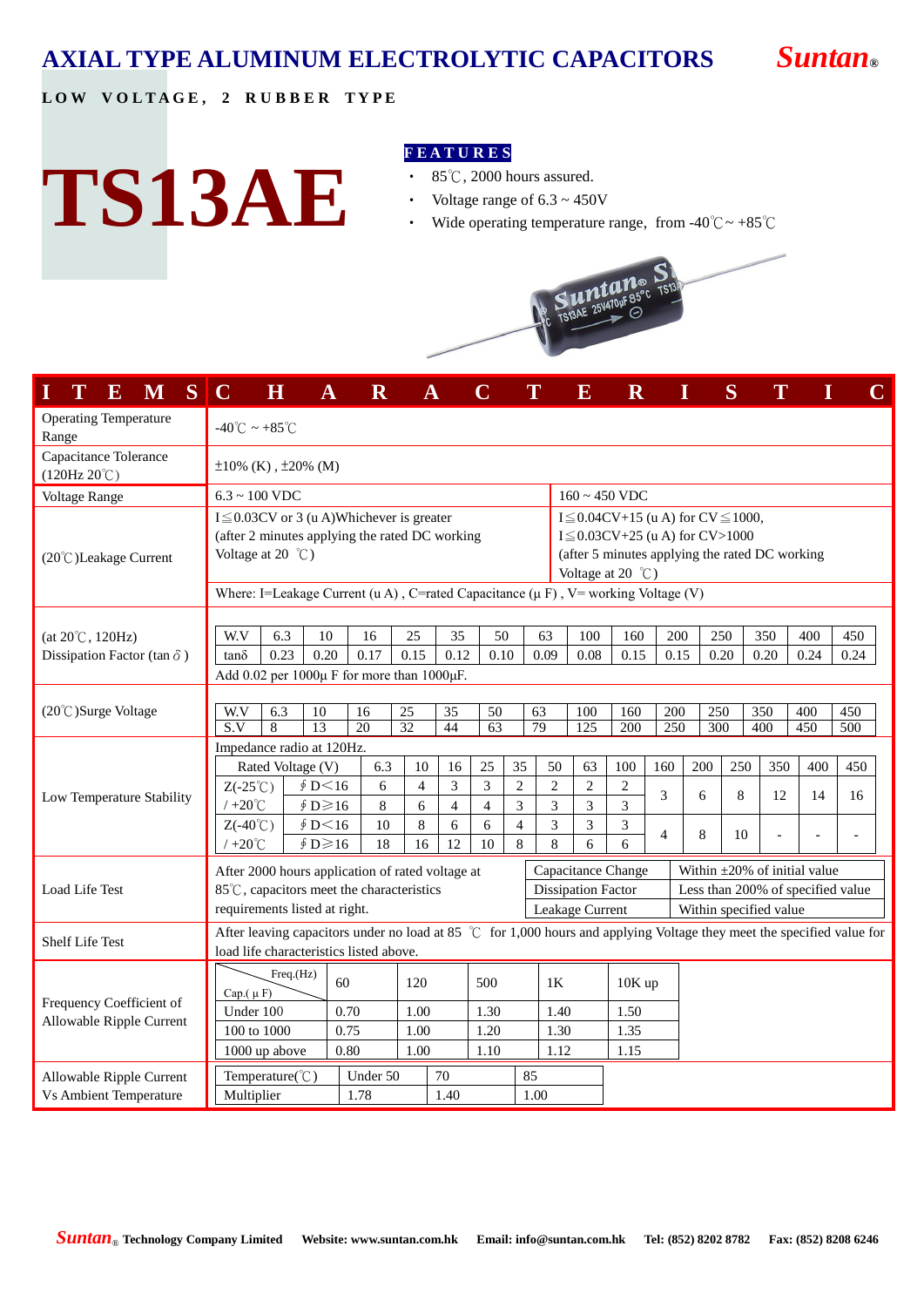**L O W V O L T A G E , 2 R U B B E R T Y P E**

# **TS13AE**

### **DIAGRAM OF DIMENSIONS Unit:mm**

#### **PET Sleeve** LEAD DIAMETER Rubber and seal ØD 6.3 8 10 13 16 18 22 25 фd  $\varnothing$ d | 0.6 | 0.6 | 0.6 | 0.6 | 0.8 | 0.8 | 0.8 | 0.8  $\bigoplus$  $\Theta$  $\alpha$  | 1.5 | 1.5 | 2.0 | 2.0 | 2.0 | 2.0 | 2.0 | 2.0  $2.5<sub>max</sub>$ LL 20min  $L \pm \alpha$  max LL 20min  $\Phi$ D+ $\beta$  Max β | 0.5 | 0.5 | 1.0 | 1.0 | 1.0 | 1.0 | 1.0 | 1.0 LL LL L±a max  $\bigoplus$ 'n  $\Phi$ D+b max

## **DIMENSIONS: Diameter (D**Ø**) x Length (L) mm**

## **RIPPLE CURRENT. mA at 85**℃**, 120Hz**

| V.DC       | 6.3V<br>(0J)             |                          | <b>10V</b><br>(1A) |                   | <b>16V</b><br>(1C)       |      | 25V<br>(1E) |      | 35V<br>(1V) |      |
|------------|--------------------------|--------------------------|--------------------|-------------------|--------------------------|------|-------------|------|-------------|------|
| μF         | <b>ØDxL</b>              | mA                       | ØDxL               | mA                | ØDxL                     | mA   | ØDxL        | mA   | ØDxL        | mA   |
| <b>10</b>  | $\qquad \qquad -$        | $\qquad \qquad -$        | $--$               | $\sim$            | $\overline{\phantom{a}}$ | --   | 6.3x13      | 50   | 6.3x13      | 58   |
| 22         | $\overline{\phantom{m}}$ | $\overline{\phantom{m}}$ | $- -$              | $\frac{1}{2}$     | 6.3x13                   | 75   | 6.3x13      | 76   | 6.3x13      | 70   |
| 33         | $\qquad \qquad -$        | $\qquad \qquad -$        | $--$               | $\qquad \qquad -$ | 6.3x13                   | 87   | 6.3x13      | 80   | 6.3x13      | 115  |
| 47         | 6.3x13                   | 88                       | 6.3x13             | 95                | 6.3x13                   | 88   | 6.3x13      | 100  | 6.3x13      | 138  |
| <b>100</b> | 6.3x13                   | 121                      | 6.3x13             | 145               | 6.3x13                   | 160  | 8x13        | 215  | 8x16        | 232  |
| 220        | 6.3x13                   | 215                      | 8x13               | 231               | 8x13                     | 298  | 8x16        | 319  | 10x17       | 401  |
| 330        | 8x16                     | 305                      | 8x16               | 327               | 8x16                     | 365  | 10x17       | 454  | 10x21       | 514  |
| 470        | 8x16                     | 364                      | 8x16               | 390               | 8x16                     | 460  | 10x21       | 524  | 10x21       | 613  |
| 1000       | 10x17                    | 662                      | 10x17              | 671               | 10x21                    | 775  | 13x22       | 873  | 13x27       | 955  |
| 2200       | 13x22                    | 929                      | 13x22              | 1051              | 13x27                    | 1125 | 16x28       | 1344 | 16x33       | 1421 |
| 3300       | 13x27                    | 1150                     | 13x27              | 1288              | 16x28                    | 1454 | 16x33       | 1611 | 18x40       | 1640 |
| 4700       | 13x27                    | 1354                     | 16x28              | 1552              | 16x33                    | 1650 | 18x40       | 1881 | 18x40       | 2280 |
| 6800       | 16x28                    | 1762                     | 16x33              | 1930              | 16x40                    | 2040 | 18x40       | 2170 | 22x40       | 2470 |
| 10000      | 16x40                    | 2062                     | 18x40              | 2122              | 18x40                    | 2503 | 22x40       | 2893 | 25x41       | 3180 |

Note: Specifications are subject to change without notice. For more detail and update, please visit our website.